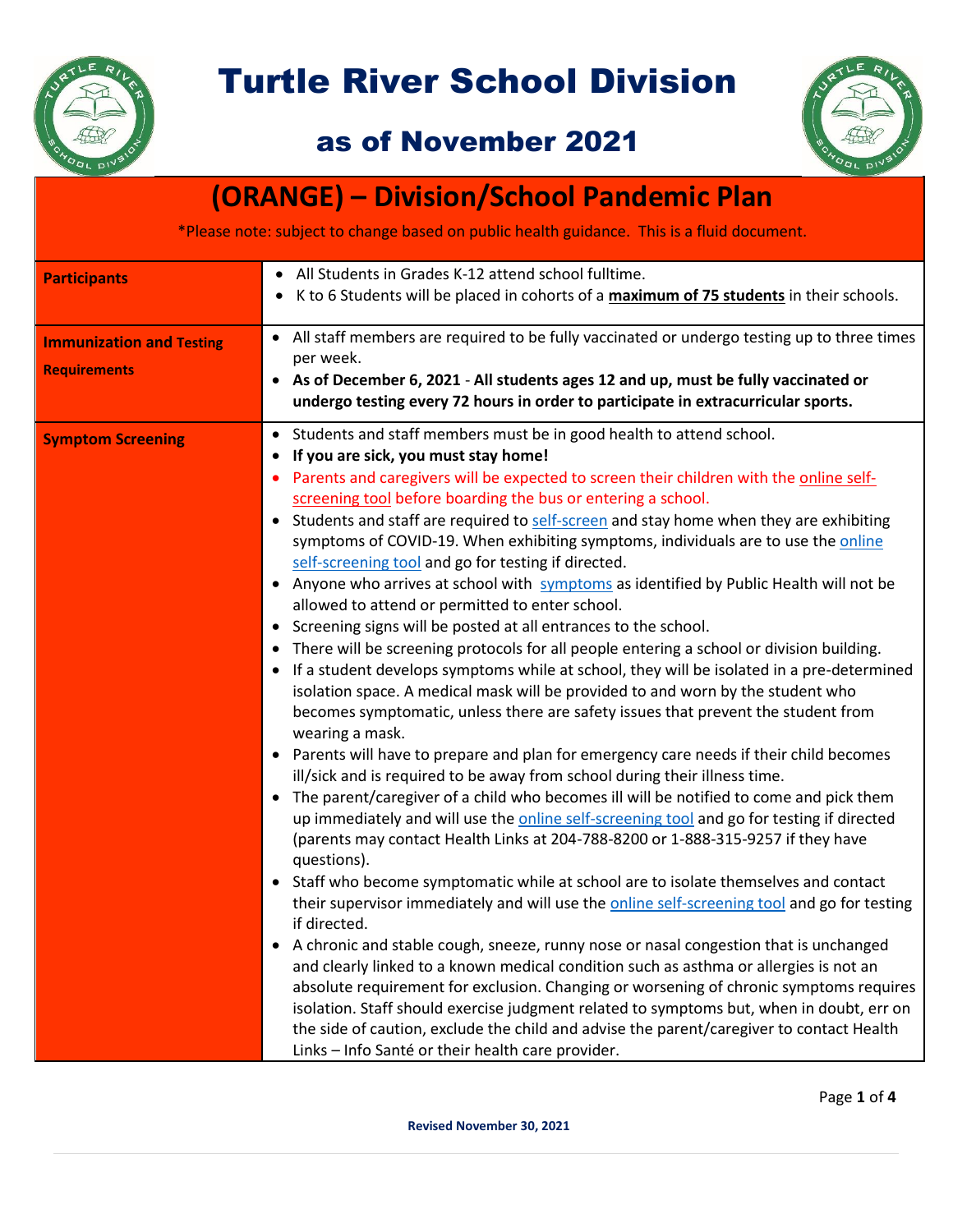| <b>Masks &amp; Mask Breaks</b>   | • At this time, masks are mandatory for all students, staff and visitors while indoors and<br>while riding the bus.<br>Mask breaks can occur with physical distancing of 2 metres. Masks can be removed<br>outside.<br>Schools will provide masks to students and staff who need them throughout the school<br>year.<br>Staff members who move between cohorts will wear medical masks and change them<br>when moving between cohorts.<br>• For further information on mask use, refer to www.edu.gov.mb.ca/k12/covid/.                                                                                                                                                                                                                                                                                        |
|----------------------------------|----------------------------------------------------------------------------------------------------------------------------------------------------------------------------------------------------------------------------------------------------------------------------------------------------------------------------------------------------------------------------------------------------------------------------------------------------------------------------------------------------------------------------------------------------------------------------------------------------------------------------------------------------------------------------------------------------------------------------------------------------------------------------------------------------------------|
| <b>Scheduling/Timetabling</b>    | K- Grade 8 In-Class Learning, every day, will focus on Core Areas with other subjects<br>$\bullet$<br>integrated with recovery learning.<br>Grade 9-12 students will be in-class everyday where room allows for 2 meters<br>$\bullet$<br>spacing between students.<br>Turtle River School Division feels it has the space in our buildings to support our<br>٠<br>students from K-12 all day, every day.<br>If spacing is not able to accommodate the 2-meter spacing, other options would be<br>considered to grades 9-12 students attending every day.<br>Virtual Learning using technology will be emphasized when and if this spacing<br>$\bullet$<br>cannot be provided.                                                                                                                                  |
| <b>Instructional Programming</b> | • All students are in full-time class learning.                                                                                                                                                                                                                                                                                                                                                                                                                                                                                                                                                                                                                                                                                                                                                                |
| <b>Ventilation</b>               | There is less likelihood of transmission in well ventilated environments.<br>$\bullet$<br>• Schools and the division will follow the strategies below:<br>$\triangleright$ School gymnasium ventilation systems will be on at all times.<br>Schools will open doors and exterior windows as much as possible. Doing so for<br>➤<br>a few minutes at a time improves ventilation while typically having little impact<br>on air temperature.<br>Schools and divisional personnel will focus on maintaining ventilation and will<br>continue to ensure all mechanical heating, ventilation and air conditioning<br>(HVAC) systems are working properly and running to the greatest extent<br>possible.                                                                                                           |
| <b>Assessment and Reporting</b>  | Teachers will use their professional discretion to determine appropriate formative and<br>summative assessment practices for the learning context.<br>Reporting will occur as per division processes and regularly scheduled reporting periods<br>$\bullet$<br>identified on the TRSD school calendar for 2021-2022.<br>https://www.edu.gov.mb.ca/k12/assess/docs/report card/full doc.pdf<br>In the 2021-2022 school year, the Early Years Assessment (Grade 3 in Reading, and<br>$\bullet$<br>Numeracy and the Grade 4 Assessment in French Immersion Lecture), and the Middle<br>Years Assessment (Grade 7/8 Mathematics, Reading Comprehension, Expository<br>Writing, and Student Engagement) will continue.<br>There will be no Grade 12 Provincial exams during the 2021/2022 school year.<br>$\bullet$ |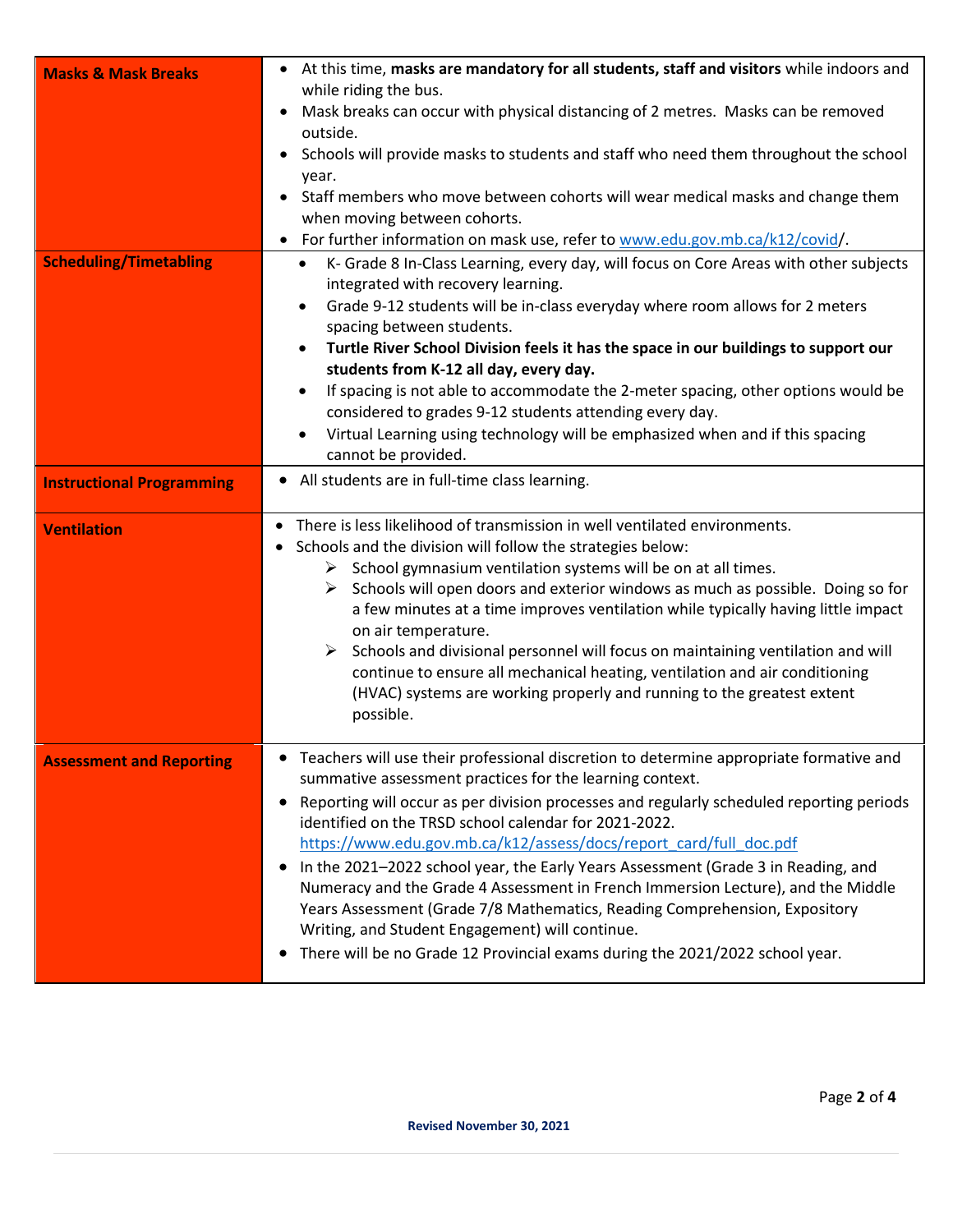| <b>Visitors and Community Use</b><br>of Schools and Spectators             | • As of November 30, 2021 - Access to school buildings by visitors/parents is being<br>restricted to only those visitors who provide proof of vaccination and follow setup<br>protocols.<br>• As of November 30, 2021 - Spectators who provide proof of vaccination and follow<br>division protocols will be permitted entry in school's dependent on capacity limits.<br>• Community use of schools is dependent on system capacities to meet Public Health<br>Protocols and System Capacities in regards to staffing and cleaning restrictions.<br>Schools are also suggested to setup protocols for when parents pick up their child,<br>where parents wait outside, and their child will be called down with their supplies to<br>meet them outside. Parents can call the school when they arrive in order to<br>communicate that they are there to pick up their child.<br>• Schools are suggested to promote communication with parents by the use of email,<br>telephone, and electronic means. |
|----------------------------------------------------------------------------|--------------------------------------------------------------------------------------------------------------------------------------------------------------------------------------------------------------------------------------------------------------------------------------------------------------------------------------------------------------------------------------------------------------------------------------------------------------------------------------------------------------------------------------------------------------------------------------------------------------------------------------------------------------------------------------------------------------------------------------------------------------------------------------------------------------------------------------------------------------------------------------------------------------------------------------------------------------------------------------------------------|
| <b>Classroom Configurations</b>                                            | Unnecessary furniture has been removed to maximize classroom floor space.<br>There will be seating arrangements in classrooms that students will be expected to<br>follow.<br>Classrooms will be configured to support physical distancing with the use of alternate<br>$\bullet$<br>spaces as needed where class sizes are too large.<br>• Schools will do their best to follow two metres of physical distancing but masks will<br>still be required while students are sitting at their desks.<br>Each classroom has access to hand sanitizer.                                                                                                                                                                                                                                                                                                                                                                                                                                                      |
| <b>Lockers and Backpacks</b>                                               | The use of lockers should be limited or discontinued in schools.<br>$\bullet$<br>They are only permitted if schools can manage crowding and flow of people.<br>$\bullet$<br>Schools may be asking students to keep personal belongings in their backpacks at their<br>$\bullet$<br>desk.                                                                                                                                                                                                                                                                                                                                                                                                                                                                                                                                                                                                                                                                                                               |
| <b>Technology</b>                                                          | All equipment should be sanitized by school staff or students between each new user.<br>$\bullet$<br>This includes laptops, computer screens, keyboards, mice, iPads, smart boards,<br>remotes, stylus pens, cameras.<br>Wash or sanitize hands before and after use of equipment.<br>$\bullet$                                                                                                                                                                                                                                                                                                                                                                                                                                                                                                                                                                                                                                                                                                        |
| <b>Extra-Curricular</b><br><b>Activities/Sports/</b><br><b>Field Trips</b> | Extra-curricular activities, including sports, optional programming and field trips, are<br>suspended at this time and activities will only be allowed as following current public<br>health recommendations and orders at the time. Sports and field trip transportation<br>will be suspended during Orange.                                                                                                                                                                                                                                                                                                                                                                                                                                                                                                                                                                                                                                                                                          |
| <b>Shared/Common Places</b>                                                | The use of plexi-glass barriers will allow for safety of staff and students<br>$\bullet$<br>Washrooms will be cleaned/disinfected frequently throughout the day. There will be<br>$\bullet$<br>increased time spent cleaning/disinfecting all spaces throughout the day.<br>Schools will allocate the use of washrooms to different cohorts.<br>$\bullet$<br>Water bottle filling stations that are automatic may be used. All water fountains will be<br>$\bullet$<br>off limits and are shut off. The use of water bottles will be permitted.<br>Outdoor spaces and play structures can be used.<br>$\bullet$                                                                                                                                                                                                                                                                                                                                                                                        |